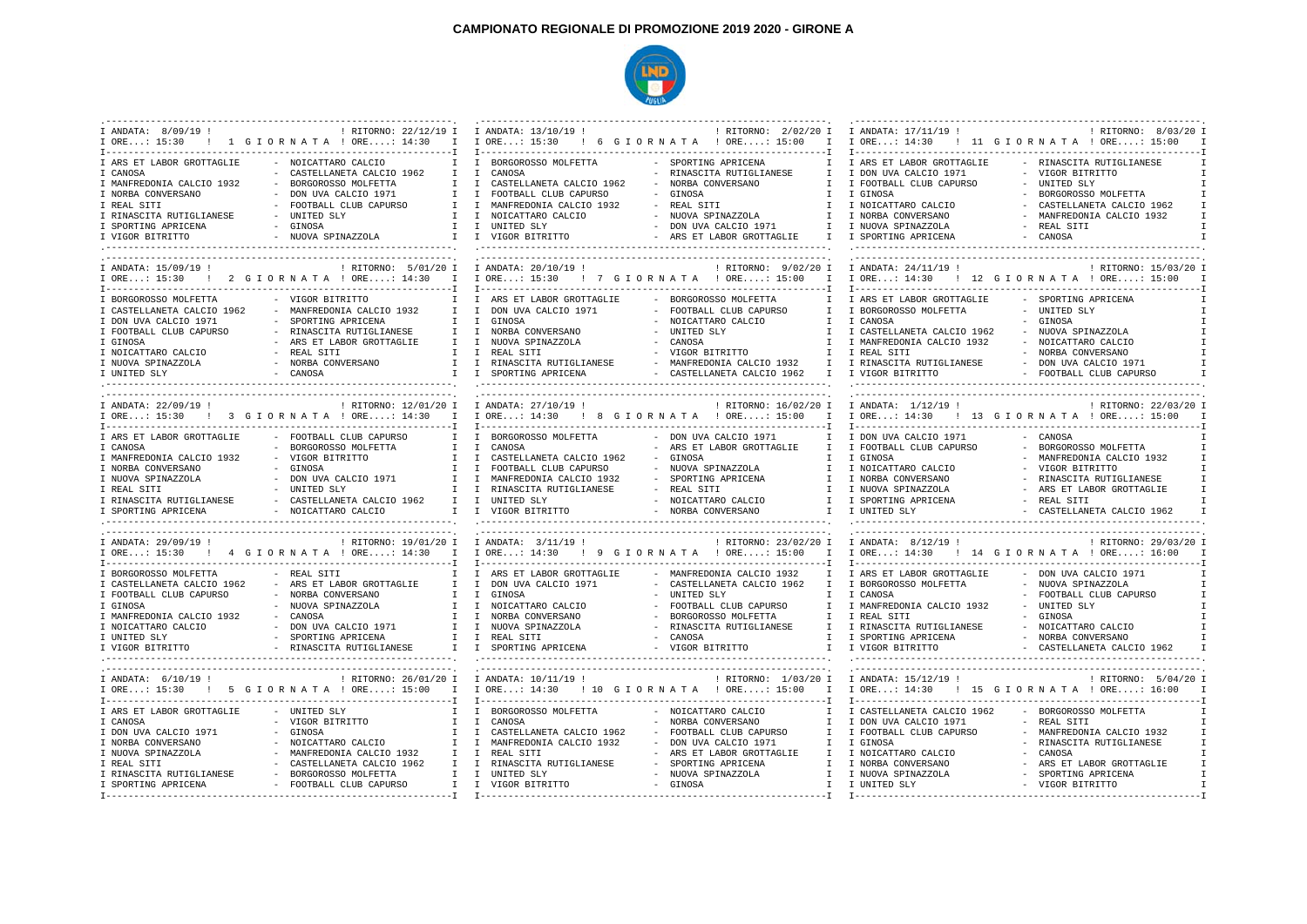|                          | Elenco Campi Sportivi Campionato PROMOZIONE GIRONE A |                  |       |
|--------------------------|------------------------------------------------------|------------------|-------|
| SOCIETA'                 |                                                      |                  | ORA   |
| ARS ET LABOR GROTTAGLIE  | COMUNALE "D'AMURI" GROTTAGLIE                        |                  |       |
| CANOSA                   | CAM COMUNALE"S.SABINO"ERB-AR CANOSA DI PUGLIA        |                  |       |
| MANFREDONIA CALCIO 1932  | CAMPO COM. "MIRAMARE"-ERB.ART MANFREDONIA            |                  | 17:00 |
| NORBA CONVERSANO         | CAMP COM."P.LORUSSO" ERB.ART.                        | CONVERSANO       |       |
| REAL SITI                | CAMPO COM"M.CIANCI"E.A                               | <b>CERIGNOLA</b> |       |
| RINASCITA RUTIGLIANESE   | CAMPO COMUNALE                                       | RUTIGLIANO       |       |
| SPORTING APRICENA        | MADREPIETRA STADIUM ER.ART. APRICENA                 |                  |       |
| VIGOR BITRITTO           | CAMPO CO. GAETANO SCIREA E.A BITRITTO                |                  | 17:00 |
| BORGOROSSO MOLFETTA      | CAMPO COMUNALE"PAOLO POLI"E.A                        | MOLFETTA         | 11:00 |
| CASTELLANETA CALCIO 1962 | CAMPO COMUNALE "DE BELLIS"E.A CASTELLANETA           |                  |       |
| DON UVA CALCIO 1971      | CAMPO COMUN. "F. DI LIDDO"E.AR.                      | <b>BISCEGLIE</b> |       |
| FOOTBALL CLUB CAPURSO    | CAMPO COMUNALE                                       | CAPURSO          | 11:00 |
| GINOSA                   | CAMO COMU. "TERESA MIANI"ER.AR GINOSA                |                  |       |
| NOICATTARO CALCIO        | CAMPO COMUNALE A                                     | NOICATTARO       |       |
| NUOVA SPINAZZOLA         | C.S. "ALEN FASCIANO"ER.ART. SPINAZZOLA               |                  |       |
| UNITED SLY               | CAMPO COMUNAL"SAN PIO" ER.AR. BARI (SAN PIO)         |                  |       |

Riposi: 29 Dicembre 2019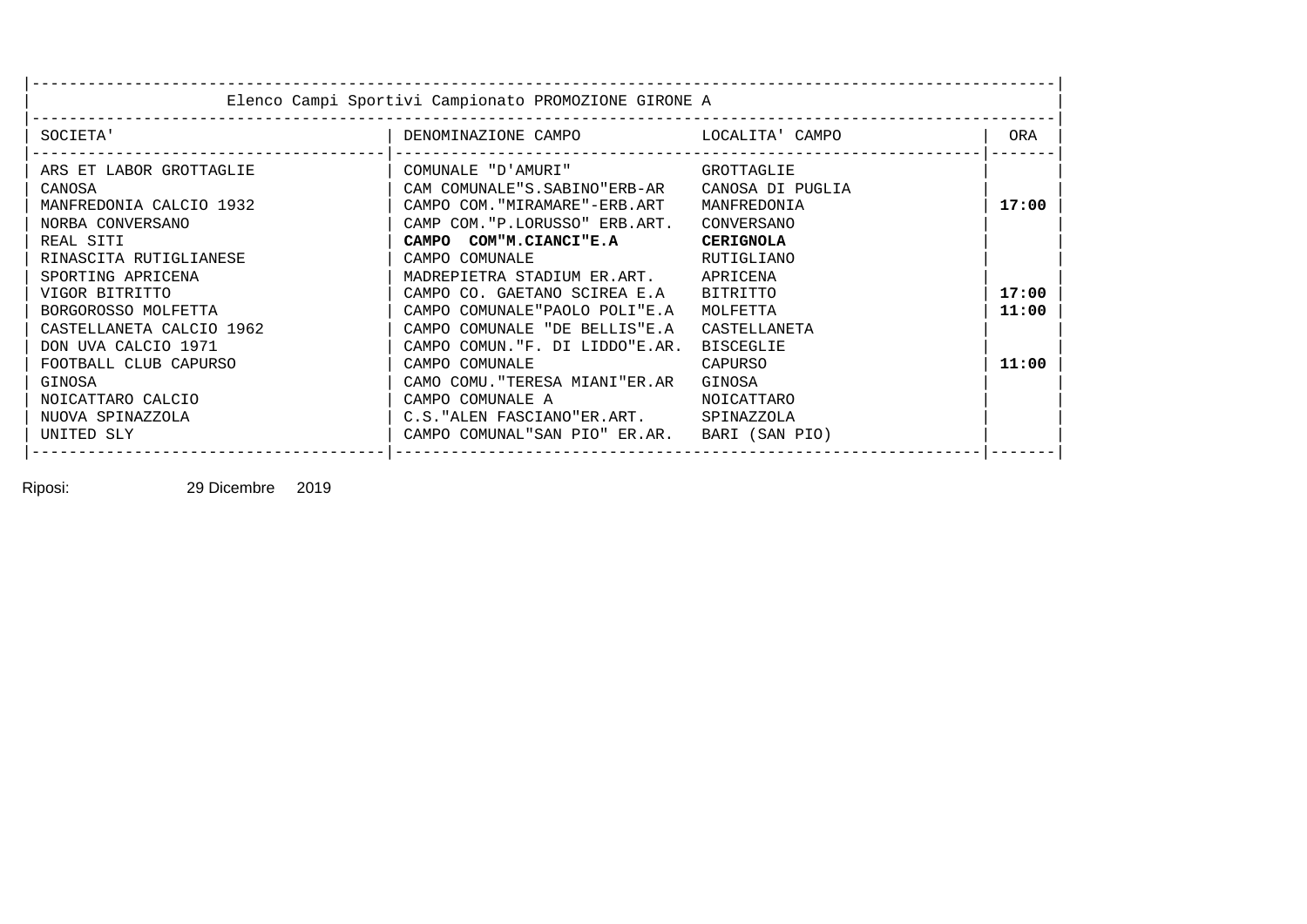## **CAMPIONATO REGIONALE DI PROMOZIONE 2019 2020 - GIRONE B**



| I ANDATA: 8/09/19 !  |                                                                                                                       | ! RITORNO: 22/12/19 I I ANDATA: 13/10/19 ! | ! RITORNO: 2/02/20 I                     | I ANDATA: 17/11/19 !                      | ! RITORNO: 8/03/20 I                            |
|----------------------|-----------------------------------------------------------------------------------------------------------------------|--------------------------------------------|------------------------------------------|-------------------------------------------|-------------------------------------------------|
|                      | I ORE: 15:30 ! 1 G I O R N A T A ! ORE: 14:30 I I ORE: 15:30 ! 6 G I O R N A T A ! ORE: 15:00 I                       |                                            |                                          |                                           | I ORE: 14:30 ! 11 G I OR N A T A ! ORE: 15:00 I |
|                      |                                                                                                                       |                                            |                                          |                                           |                                                 |
|                      |                                                                                                                       |                                            |                                          |                                           |                                                 |
| I ALTO SALENTO       | MANDURIA SPORT                                                                                                        | I ALTO SALENTO                             | $-$ DE CAGNA 2010                        | I A. TOMA MAGLIE                          | - MANDURIA SPORT                                |
| I BRILLA CAMPI       | - NOVOLI<br>$\mathbf{I}$                                                                                              | I ATLETICO ARADEO                          | - A. TOMA MAGLIE<br>$\mathbb{I}$         | I ATLETICO ARADEO                         | - NOVOLI                                        |
| I CAROVIGNO CALCIO   | - ATLETICO RACALE<br>T                                                                                                | I CAROVIGNO CALCIO                         | VEGLIE<br>$\sim$<br>$\mathbb{I}$         | I ATLETICO RACALE                         | - DE CAGNA 2010                                 |
| I DE CAGNA 2010      | - ATLETICO ARADEO<br>$\mathbb{I}$                                                                                     | $\mathbb{I}$<br>MANDURIA SPORT             | $\sim$<br>UGGIANO CALCIO<br>$\mathbb{I}$ | I OSTUNI 1945                             | - ALTO SALENTO                                  |
| I OSTUNI 1945        | - SALENTO FOOTBALL                                                                                                    | I I NOVOLI                                 | SALENTO FOOTBALL<br>$\mathbb{I}$         | I SALENTO FOOTBALL                        | - CAROVIGNO CALCIO                              |
|                      |                                                                                                                       |                                            |                                          |                                           |                                                 |
| I TAURISANO 1939     | - VIRTUS MATINO                                                                                                       | I I SAVA                                   | ATLETICO RACALE                          | I I SAVA                                  | - VIRTUS MATINO                                 |
| I UGGIANO CALCIO     | - A. TOMA MAGLIE                                                                                                      | I I TAURISANO 1939                         | - BRILLA CAMPI                           | I I UGGIANO CALCIO                        | - TAURISANO 1939                                |
| I VEGLIE             | - SAVA                                                                                                                | I I VIRTUS MATINO                          | - OSTUNI 1945                            | I I VEGLIE                                | - BRILLA CAMPI                                  |
|                      |                                                                                                                       |                                            |                                          |                                           |                                                 |
|                      |                                                                                                                       |                                            |                                          |                                           | -----------------------------                   |
| I ANDATA: 15/09/19 ! |                                                                                                                       |                                            |                                          |                                           | : RITORNO: 15/03/20 I                           |
|                      |                                                                                                                       |                                            |                                          |                                           |                                                 |
|                      | IORE: 15:30! 2 GIORNATA !ORE: 14:30 I IORE: 15:30! 7 GIORNATA !ORE: 15:00 I IORE: 14:30! 12 GIORNATA !ORE: 15:00 I    |                                            |                                          |                                           |                                                 |
|                      |                                                                                                                       |                                            |                                          |                                           |                                                 |
| I A. TOMA MAGLIE     | - VEGLIE<br>T                                                                                                         | I A. TOMA MAGLIE                           | - SAVA<br>$\mathsf{T}$                   | I ALTO SALENTO                            | $-$ SAVA                                        |
| I ATLETICO ARADEO    | - BRILLA CAMPI<br>T                                                                                                   | I ATLETICO RACALE                          | - TAURISANO 1939<br>$\mathbb{I}$         | I BRILLA CAMPI                            | - SALENTO FOOTBALL                              |
| I ATLETICO RACALE    | $-$ OSTUNI 1945<br>$\mathbf{I}$                                                                                       | I BRILLA CAMPI                             | - ALTO SALENTO<br>$\mathbb{I}$           | I CAROVIGNO CALCIO                        | - ATLETICO ARADEO                               |
|                      |                                                                                                                       |                                            |                                          |                                           |                                                 |
| I MANDURIA SPORT     | - CAROVIGNO CALCIO<br>$\mathbb{I}$                                                                                    | DE CAGNA 2010<br>$\mathbb{I}$              | - CAROVIGNO CALCIO<br>$\mathbb{I}$       | I DE CAGNA 2010                           | - OSTUNI 1945                                   |
| I NOVOLI             | - TAURISANO 1939                                                                                                      | $I$ $I$<br>OSTUNI 1945                     | - NOVOLI<br>$\mathbb{I}$                 | I MANDURIA SPORT                          | - NOVOLI                                        |
| I SALENTO FOOTBALL   | - UGGIANO CALCIO                                                                                                      | I I SALENTO FOOTBALL                       | - ATLETICO ARADEO                        | I I TAURISANO 1939                        | - A. TOMA MAGLIE                                |
| I SAVA               | $-$ DE CAGNA 2010                                                                                                     | I I UGGIANO CALCIO                         | - VIRTUS MATINO                          | I I VEGLIE                                | - UGGIANO CALCIO                                |
| I VIRTUS MATINO      | - ALTO SALENTO<br>I I VEGLIE                                                                                          |                                            | - MANDURIA SPORT                         | I I VIRTUS MATINO                         | - ATLETICO RACALE                               |
|                      |                                                                                                                       |                                            |                                          |                                           |                                                 |
|                      |                                                                                                                       |                                            |                                          |                                           |                                                 |
|                      |                                                                                                                       |                                            |                                          |                                           |                                                 |
|                      | ! RITORNO: 12/01/20 I I ANDATA: 27/10/19 ! [ RITORNO: 16/02/20 I I ANDATA: 1/12/19 !                                  |                                            |                                          |                                           | : RITORNO: 22/03/20 I                           |
|                      | IORE: 15:30 ! 3 GIORNATA !ORE: 14:30 I IORE: 14:30 ! 8 GIORNATA !ORE: 15:00 I IORE: 14:30 ! 13 GIORNATA !ORE: 15:00 I |                                            |                                          |                                           |                                                 |
|                      |                                                                                                                       |                                            |                                          |                                           |                                                 |
| T ALTO SALENTO       | - CAROVIGNO CALCIO                                                                                                    | T ALTO SALENTO                             | - UGGIANO CALCIO                         | T A. TOMA MAGLIE                          | - ALTO SALENTO                                  |
| I ATLETICO RACALE    | - SALENTO FOOTBALL<br>$\mathbb{I}$                                                                                    | I ATLETICO ARADEO                          | - ATLETICO RACALE<br>$\mathbb{I}$        | I ATLETICO ARADEO                         | - MANDURIA SPORT                                |
|                      |                                                                                                                       |                                            |                                          |                                           |                                                 |
| I BRILLA CAMPI       | VIRTUS MATINO<br>$\mathbf{I}$                                                                                         | I BRILLA CAMPI                             | $\sim$<br>DE CAGNA 2010<br>$\mathbb{I}$  | I ATLETICO RACALE                         | - VEGLIE                                        |
| I DE CAGNA 2010      | - NOVOLI<br>T                                                                                                         | $\mathbb{I}$<br>CAROVIGNO CALCIO           | OSTUNI 1945<br>$\mathbb{I}$              | I NOVOLI                                  | - VIRTUS MATINO                                 |
| I OSTUNI 1945        | - A. TOMA MAGLIE                                                                                                      | $I$ $I$<br>MANDURIA SPORT                  | - SALENTO FOOTBALL<br>$\mathbb{I}$       | I OSTUNI 1945                             | - BRILLA CAMPI                                  |
| I TAURISANO 1939     | - MANDURIA SPORT                                                                                                      | I I NOVOLI                                 | - SAVA<br>T                              | I SALENTO FOOTBALL                        | - TAURISANO 1939                                |
| I UGGIANO CALCIO     | - SAVA                                                                                                                | I I TAURISANO 1939                         |                                          |                                           | - CAROVIGNO CALCIO                              |
|                      |                                                                                                                       |                                            |                                          |                                           |                                                 |
| I VEGLIE             | - ATLETICO ARADEO                                                                                                     | I I VIRTUS MATINO                          |                                          |                                           | $-$ DE CAGNA 2010                               |
|                      |                                                                                                                       |                                            |                                          |                                           |                                                 |
|                      |                                                                                                                       |                                            |                                          |                                           |                                                 |
| I ANDATA: 29/09/19 ! |                                                                                                                       |                                            |                                          |                                           | ! RITORNO: 29/03/20 I                           |
|                      | IORE: 15:30 ! 4 GIORNATA !ORE: 14:30 I IORE: 14:30 ! 9 GIORNATA !ORE: 15:00 I IORE: 14:30 ! 14 GIORNATA !ORE: 16:00 ! |                                            |                                          |                                           |                                                 |
|                      |                                                                                                                       |                                            |                                          |                                           |                                                 |
|                      |                                                                                                                       |                                            | - NOVOLI<br>$\mathsf{T}$                 |                                           | - NOVOLI                                        |
| I A. TOMA MAGLIE     | - ATLETICO RACALE                                                                                                     | I A. TOMA MAGLIE                           |                                          | I ALTO SALENTO                            |                                                 |
| I ALTO SALENTO       | - TAURISANO 1939<br>$\mathbf{I}$                                                                                      | I ATLETICO RACALE                          | - BRILLA CAMPI<br>$\mathbbm{1}$          | I BRILLA CAMPI                            | - SAVA                                          |
| I ATLETICO ARADEO    | $-$ OSTUNI 1945<br>$\mathbb{I}$                                                                                       | I DE CAGNA 2010                            | - TAURISANO 1939<br>$\mathbb{I}$         | I CAROVIGNO CALCIO                        | - VIRTUS MATINO                                 |
| I CAROVIGNO CALCIO   | - BRILLA CAMPI<br>$\mathbf{I}$                                                                                        | I OSTUNI 1945                              | - MANDURIA SPORT<br>$\mathbb{I}$         | I DE CAGNA 2010                           | - A. TOMA MAGLIE                                |
| I MANDURIA SPORT     | - DE CAGNA 2010                                                                                                       | I I SALENTO FOOTBALL                       | - VIRTUS MATINO<br>$\mathbb{I}$          | I MANDURIA SPORT                          | - ATLETICO RACALE                               |
| I NOVOLI             | - UGGIANO CALCIO                                                                                                      | I I SAVA                                   | - ATLETICO ARADEO<br>$\mathbb{I}$        | I TAURISANO 1939                          | - ATLETICO ARADEO                               |
|                      |                                                                                                                       |                                            |                                          |                                           |                                                 |
| I SAVA               | - SALENTO FOOTBALL                                                                                                    | I I UGGIANO CALCIO                         | - CAROVIGNO CALCIO                       | I I UGGIANO CALCIO                        | - OSTUNI 1945                                   |
| I VIRTUS MATINO      | $-$ VEGLIE                                                                                                            | I I VEGLIE                                 | - ALTO SALENTO                           | I I VEGLIE                                | - SALENTO FOOTBALL                              |
|                      |                                                                                                                       |                                            |                                          |                                           |                                                 |
|                      |                                                                                                                       |                                            |                                          |                                           |                                                 |
| I ANDATA: 6/10/19 !  | ! RITORNO: 26/01/20 I I ANDATA: 10/11/19 !                                                                            |                                            |                                          | : RITORNO: 1/03/20 I I ANDATA: 15/12/19 ! | : RITORNO: 5/04/20 I                            |
| $I$ ORE: 15:30       | ! 5 GIORNATA ! ORE: 15:00 I I ORE: 14:30 ! 10 GIORNATA ! ORE: 15:00 I                                                 |                                            |                                          |                                           | I ORE: 14:30 : 15 G I OR N A T A ! ORE: 16:00   |
|                      |                                                                                                                       |                                            |                                          |                                           |                                                 |
|                      |                                                                                                                       |                                            |                                          |                                           |                                                 |
| I ATLETICO RACALE    | - ALTO SALENTO<br>$\mathbb{I}$                                                                                        | I ALTO SALENTO                             | $\mathbf{I}$<br>- SALENTO FOOTBALL       | I A. TOMA MAGLIE                          | - BRILLA CAMPI                                  |
| I BRILLA CAMPI       | - MANDURIA SPORT                                                                                                      | I I BRILLA CAMPI                           | UGGIANO CALCIO<br>T                      | I ATLETICO ARADEO                         | - ALTO SALENTO                                  |
| I DE CAGNA 2010      | - VIRTUS MATINO<br>$\mathbf{I}$                                                                                       | $\mathbb{I}$<br>CAROVIGNO CALCIO           | - A. TOMA MAGLIE<br>$\mathbb{I}$         | I ATLETICO RACALE                         | - UGGIANO CALCIO                                |
| I OSTUNI 1945        | - SAVA<br>T                                                                                                           | I DE CAGNA 2010                            | - VEGLIE                                 | I I NOVOLI                                | - CAROVIGNO CALCIO                              |
|                      |                                                                                                                       |                                            |                                          |                                           |                                                 |
| I SALENTO FOOTBALL   | - A. TOMA MAGLIE<br>I.                                                                                                | I MANDURIA SPORT                           | - SAVA<br>$\mathbb{I}$                   | I OSTUNI 1945                             | - VEGLIE                                        |
| I TAURISANO 1939     | - CAROVIGNO CALCIO                                                                                                    | I I NOVOLI                                 | - ATLETICO RACALE                        | I I SALENTO FOOTBALL                      | - DE CAGNA 2010                                 |
| I UGGIANO CALCIO     | - ATLETICO ARADEO                                                                                                     | I I TAURISANO 1939                         | $-$ OSTUNI 1945                          | I I SAVA                                  | - TAURISANO 1939                                |
| I VEGLIE             | - NOVOLI                                                                                                              | I I VIRTUS MATINO                          | - ATLETICO ARADEO                        | I I VIRTUS MATINO                         | - MANDURIA SPORT<br>$\tau$                      |
|                      |                                                                                                                       |                                            |                                          |                                           |                                                 |
|                      |                                                                                                                       |                                            |                                          |                                           |                                                 |